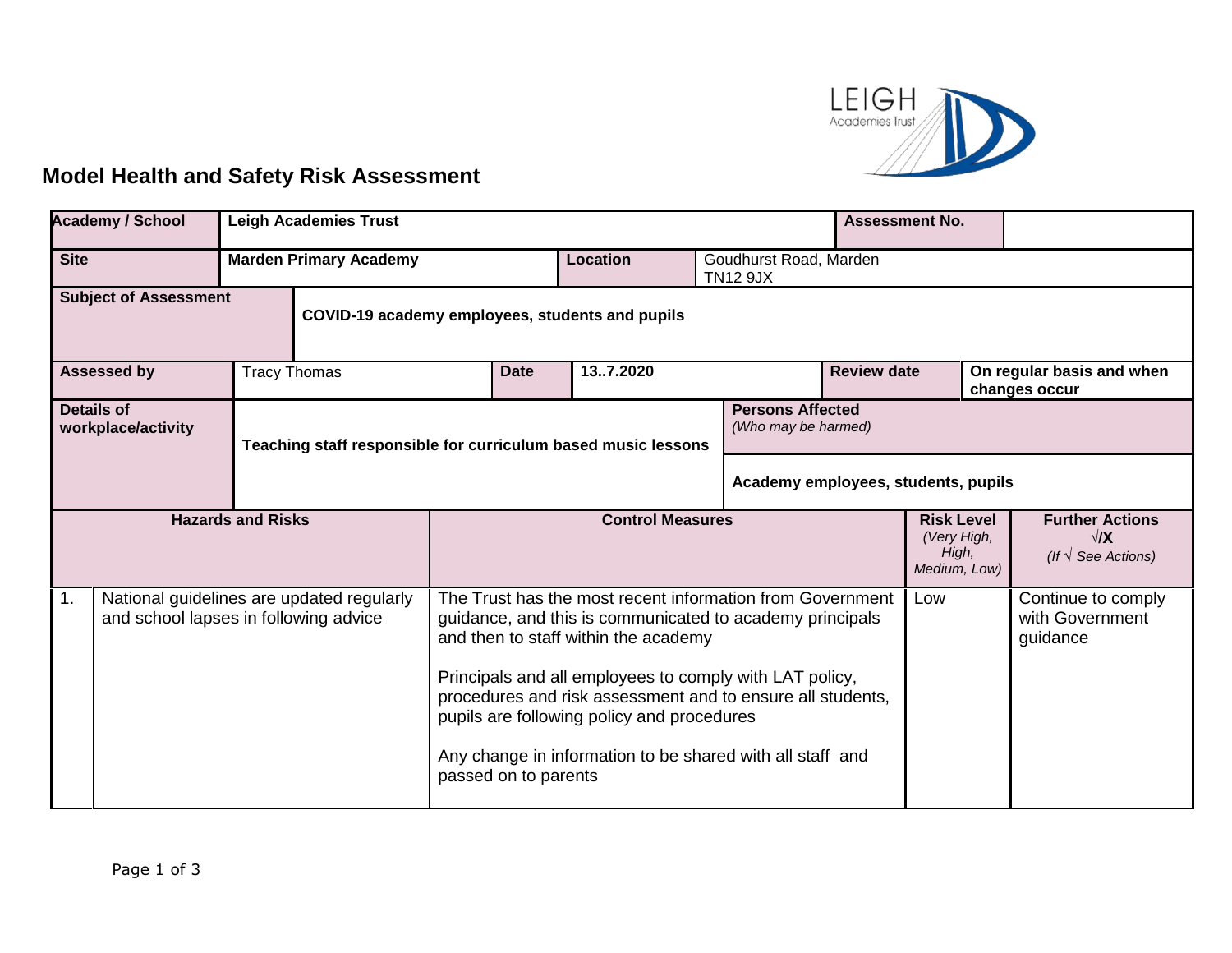| 2. | Staff and pupils may be exposed to<br>COVID-19 infection during singing and<br>chanting and when playing musical<br><i>instruments</i> | Limiting group sizes to no more than 15 students and<br>ensure effective physical distancing is in place between<br>pupils and between pupils and staff.<br>Spaces utilised for one to one tuition or small group / band<br>performance activities will be carefully considered, with the<br>small peripatetic spaces with limited ventilation not being<br>used.<br>Wherever possible some lessons should be conducted<br>outside, weather and availability of outside space permitting.<br>Avoid sharing of instruments between students<br>Position pupils back to back or side to side<br>Ensuring good ventilation when indoors<br>Singing, wind or brass playing in larger groups such as<br>choirs, ensembles and academy assemblies should not take<br>place<br>Monitor risk controls | Medium | Review when specific<br>DfE guidance is<br>published. |
|----|----------------------------------------------------------------------------------------------------------------------------------------|-----------------------------------------------------------------------------------------------------------------------------------------------------------------------------------------------------------------------------------------------------------------------------------------------------------------------------------------------------------------------------------------------------------------------------------------------------------------------------------------------------------------------------------------------------------------------------------------------------------------------------------------------------------------------------------------------------------------------------------------------------------------------------------------------|--------|-------------------------------------------------------|
| 3  | Lack of hygiene measures                                                                                                               | All musical instruments should be cleaned thoroughly and<br>disinfected between each use.<br>Wind and brass instruments in particular may only be played<br>by the pupil to whom it belongs and not shared due to the<br>increased risk of infection and the absence of effective<br>cleaning measures in school.                                                                                                                                                                                                                                                                                                                                                                                                                                                                             |        |                                                       |
| 4. | External music tutor or peripatetic<br>teachers do not adhere to academy<br>COVID-19 safety protocols                                  | All external music tutors undertaking curricular and extra<br>curricular activities will be informed of the music risk                                                                                                                                                                                                                                                                                                                                                                                                                                                                                                                                                                                                                                                                        | Low    | Provide guidance in<br>writing prior to activity      |